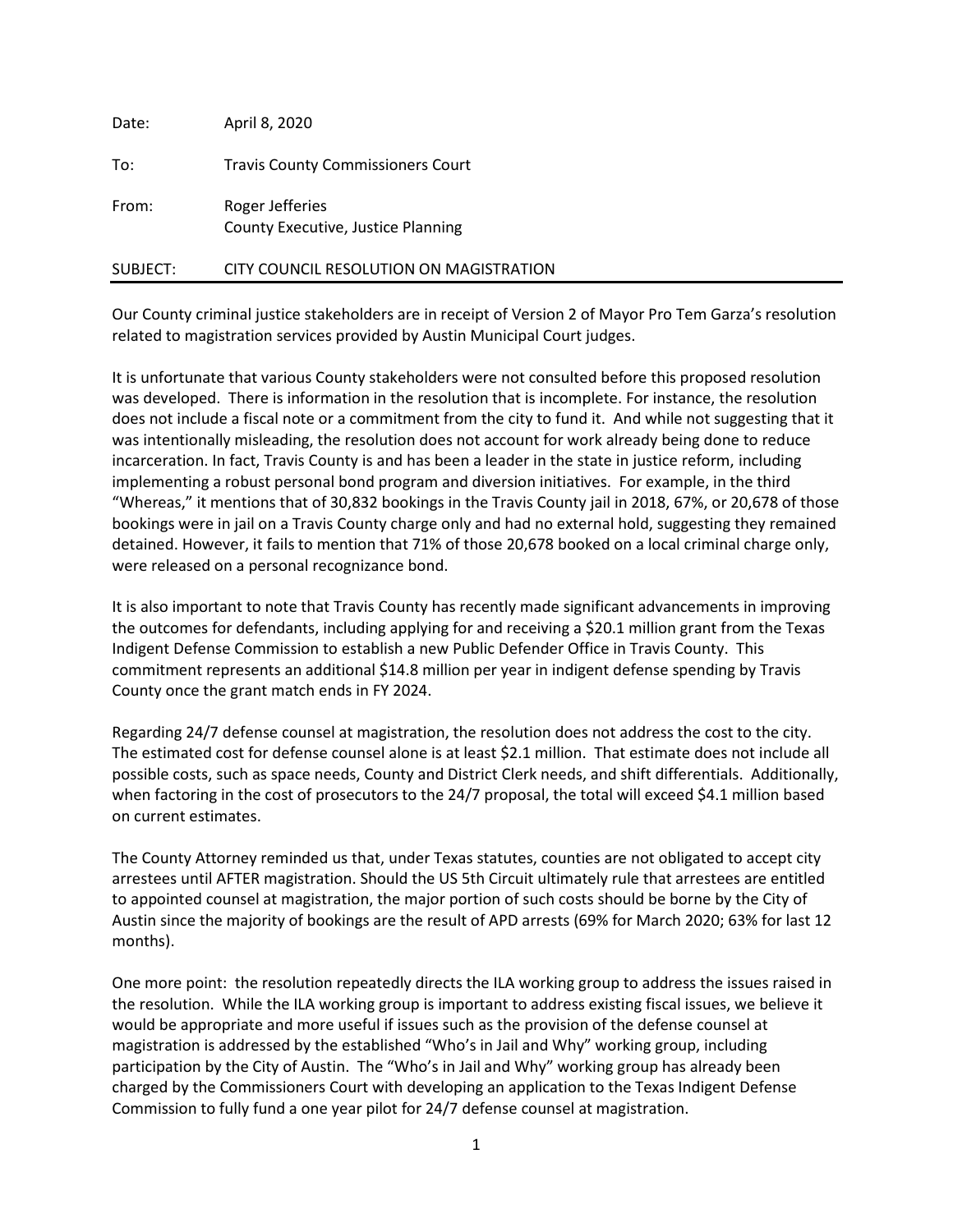On April 8, 2019, the jail population was 2,123, an already historically low population. Today, on April 8, 2020 the jail population is 1,626, a 30% reduction from a year ago. While some of this immediate dramatic drop has taken place following the implementation of the COVID-19 mitigation strategies, much of the historic drop in the jail population over the last several years has been a result of some very robust and creative strategies initiated by the County, often in partnership with the City.

Examples of County initiatives to decrease the jail population include:

- ⎯ The County Attorney's Office is no longer prosecuting misdemeanor charges of Possession of Marijuana. In fact, the County Attorney dismissed over 2,000 outstanding misdemeanor charges in early 2020.
- In a collaboration between the Law Library, County Attorney, Austin Police Department, and Justice of the Peace 5 a strategy has been implemented to reduce the number of arrests and detentions for Driving While License Suspended.
- This District Attorney's Office has implemented a State Jail Court docket for state jail cases that reduces the time in detention for those charged with state jail felonies. When compared to baseline data, state jail court defendants who were in jail at the time of their disposition spent an average of 69.4 fewer days in jail. This is a 72.3% decrease in jail days. When compared to baseline data, State Jail Court defendants who were on bond at the time of their disposition spent an average of 22.6 fewer days in jail. This is an 83.4% decrease in jail days. Fewer jail days reduces the average daily population of the jail.
- $-$  Integral Care is currently funded by a state grant to operate a Forensic Assertive Community Treatment (FACT) program. FACT is an initiative to provide case management, services and housing to mentally ill frequent users of the criminal justice system. It serves as an alternative to incarceration for seriously mentally ill individuals and has reduced the number of seriously mentally ill individuals who are arrested and spend time in jail.
- ⎯ Through a joint City/County collaboration, a local government corporation was established to operate a sobering center to reduce arrests for public intoxication. This option allows for the police to divert individuals who would otherwise have been booked into the jail for the charge of Public Intoxication.
- ⎯ The City of Austin, with input from County and Community stakeholders, implemented the Freedom City Initiative. The Freedom City Initiative is a City Council directed program to increase the issuance of citations for eligible Cite and Release offenses and decrease jail bound arrests.

In just the last few weeks,

- $-$  The County Attorney requested and the County Court at Law judges signed a Standing Order which grants automatic personal bond for any misdemeanor with outlined exceptions.
- The District Attorney requested and the District Judges signed a Standing Order that grants automatic personal bond for certain eligible felonies.